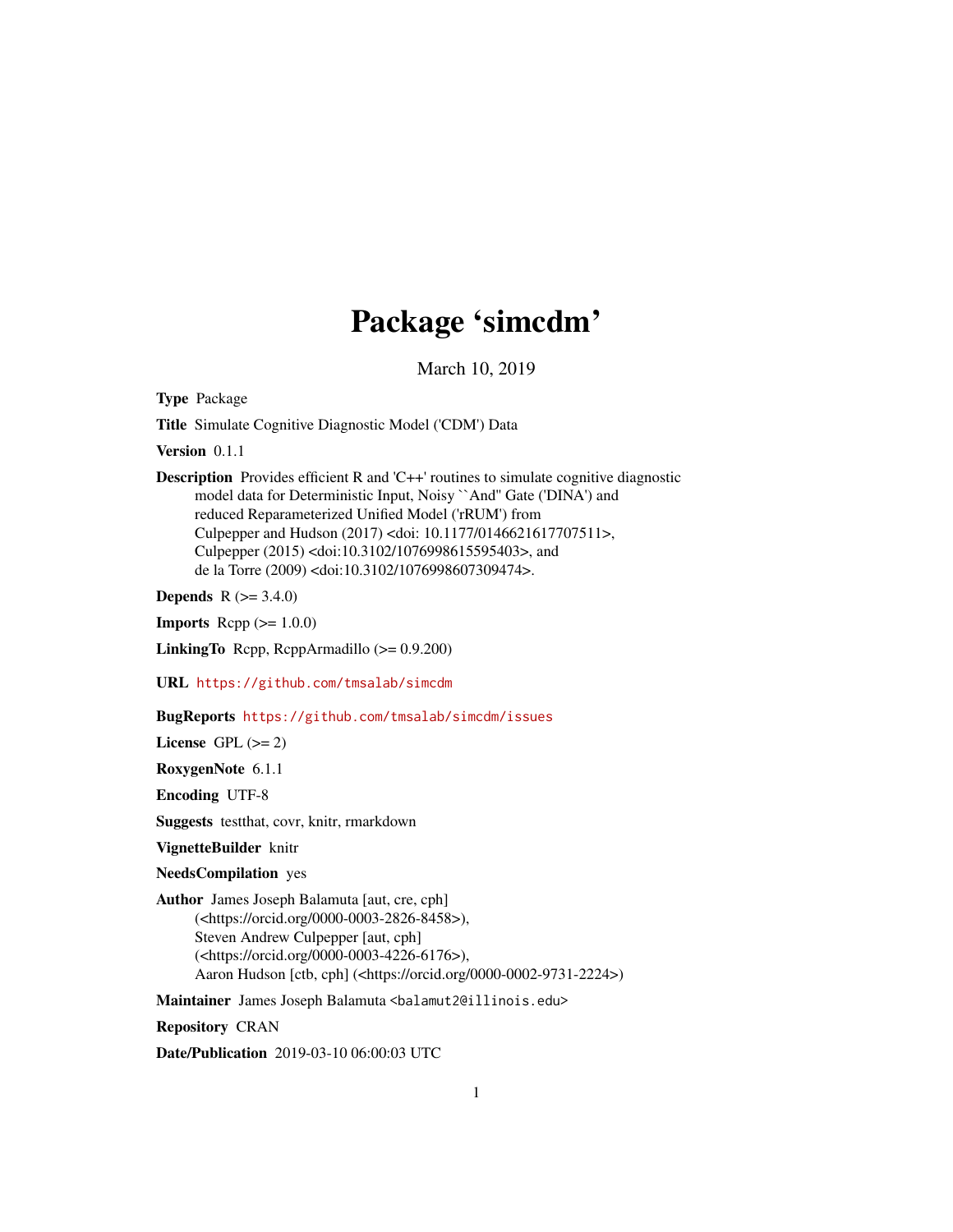### <span id="page-1-0"></span>R topics documented:

| Index | 15 |
|-------|----|

simcdm-package *simcdm: Simulate Cognitive Diagnostic Model ('CDM') Data*

#### Description

Provides efficient R and 'C++' routines to simulate cognitive diagnostic model data for Deterministic Input, Noisy "And" Gate ('DINA') and reduced Reparameterized Unified Model ('rRUM') from Culpepper and Hudson (2017) <doi: 10.1177/0146621617707511>, Culpepper (2015) <doi:10.3102/1076998615595403>, and de la Torre (2009) <doi:10.3102/1076998607309474>.

#### Author(s)

Maintainer: James Joseph Balamuta <br/>balamut2@illinois.edu> (0000-0003-2826-8458) [copyright holder]

Authors:

• Steven Andrew Culpepper <sculpepp@illinois.edu> (0000-0003-4226-6176) [copyright holder]

Other contributors:

• Aaron Hudson <awhudson@uw.edu> (0000-0002-9731-2224) [contributor, copyright holder]

#### See Also

Useful links:

- <https://github.com/tmsalab/simcdm>
- Report bugs at <https://github.com/tmsalab/simcdm/issues>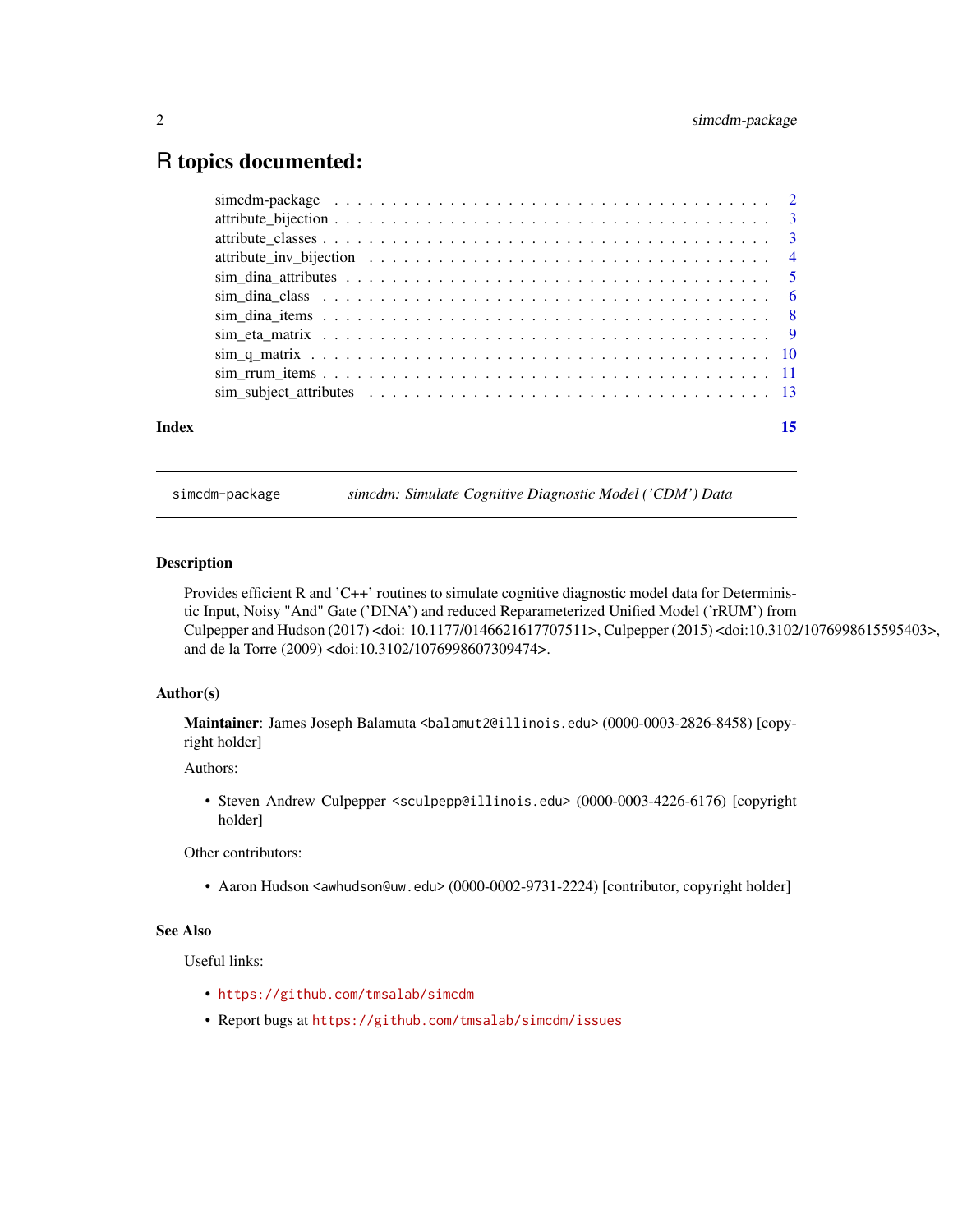<span id="page-2-0"></span>attribute\_bijection *Constructs Unique Attribute Pattern Map*

#### Description

Computes the powers of 2 from 0 up to  $K - 1$  for K-dimensional attribute pattern.

#### Usage

```
attribute_bijection(K)
```
#### Arguments

K Number of Attributes.

#### Value

A vec with length  $K$  detailing the power's of 2.

#### Author(s)

Steven Andrew Culpepper and James Joseph Balamuta

#### See Also

[simcdm::attribute\\_inv\\_bijection\(\)](#page-0-0)

#### Examples

## Construct an attribute bijection --- biject = attribute\_bijection(3)

attribute\_classes *Simulate all the Latent Attribute Profile* α*\_*c *in Matrix form*

#### Description

Generate the  $\alpha_c = (\alpha_{c1}, \dots, \alpha_{cK})'$  attribute profile matrix for members of class c such that  $\alpha_{ck}$ <sup>\*</sup> is 1 if members of class  $c$  possess skill  $k$  and zero otherwise.

#### Usage

attribute\_classes(K)

#### Arguments

K Number of Attributes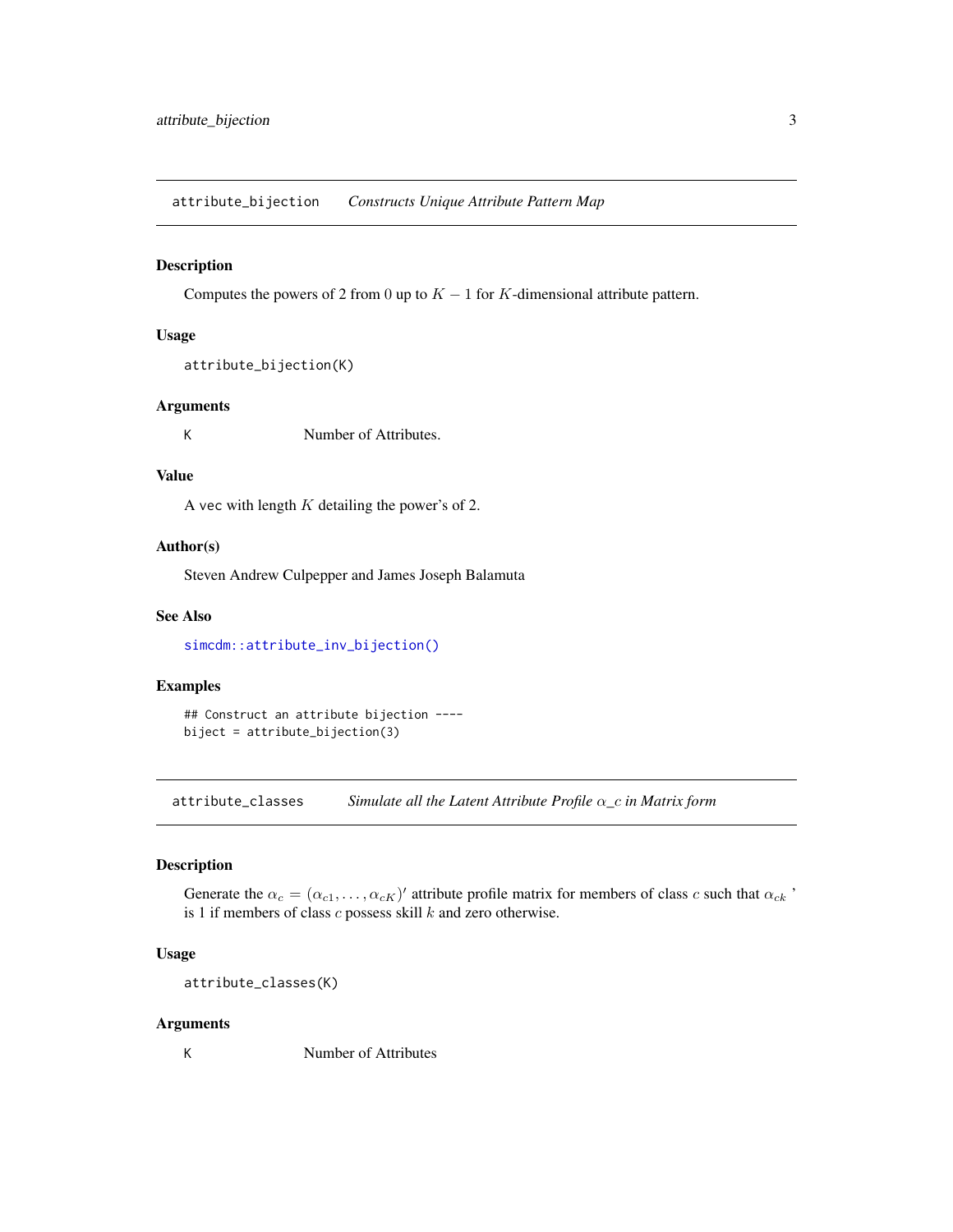#### <span id="page-3-0"></span>Value

A  $2^K$  by  $K$  matrix of latent classes corresponding to entry  $c$  of  $pi$  based upon mastery and nonmastery of the  $K$  skills.

#### Author(s)

James Joseph Balamuta and Steven Andrew Culpepper

#### See Also

[simcdm::sim\\_subject\\_attributes\(\)](#page-0-0) and [simcdm::attribute\\_inv\\_bijection\(\)](#page-0-0)

#### Examples

## Simulate Attribute Class Matrix ----

```
# Define number of attributes
K = 3# Generate an Latent Attribute Profile (Alpha) Matrix
```
alphas = attribute\_classes(K)

attribute\_inv\_bijection

*Perform an Inverse Bijection of an Integer to Attribute Pattern*

#### Description

Convert an integer between 0 and  $2^{K-1}$  to K-dimensional attribute pattern.

#### Usage

```
attribute_inv_bijection(K, CL)
```
#### Arguments

| К  | Number of Attributes.              |
|----|------------------------------------|
| СL | An integer between 0 and $2^{K-1}$ |

#### Value

A K-dimensional vector with an attribute pattern corresponding to CL.

#### Author(s)

Steven Andrew Culpepper and James Joseph Balamuta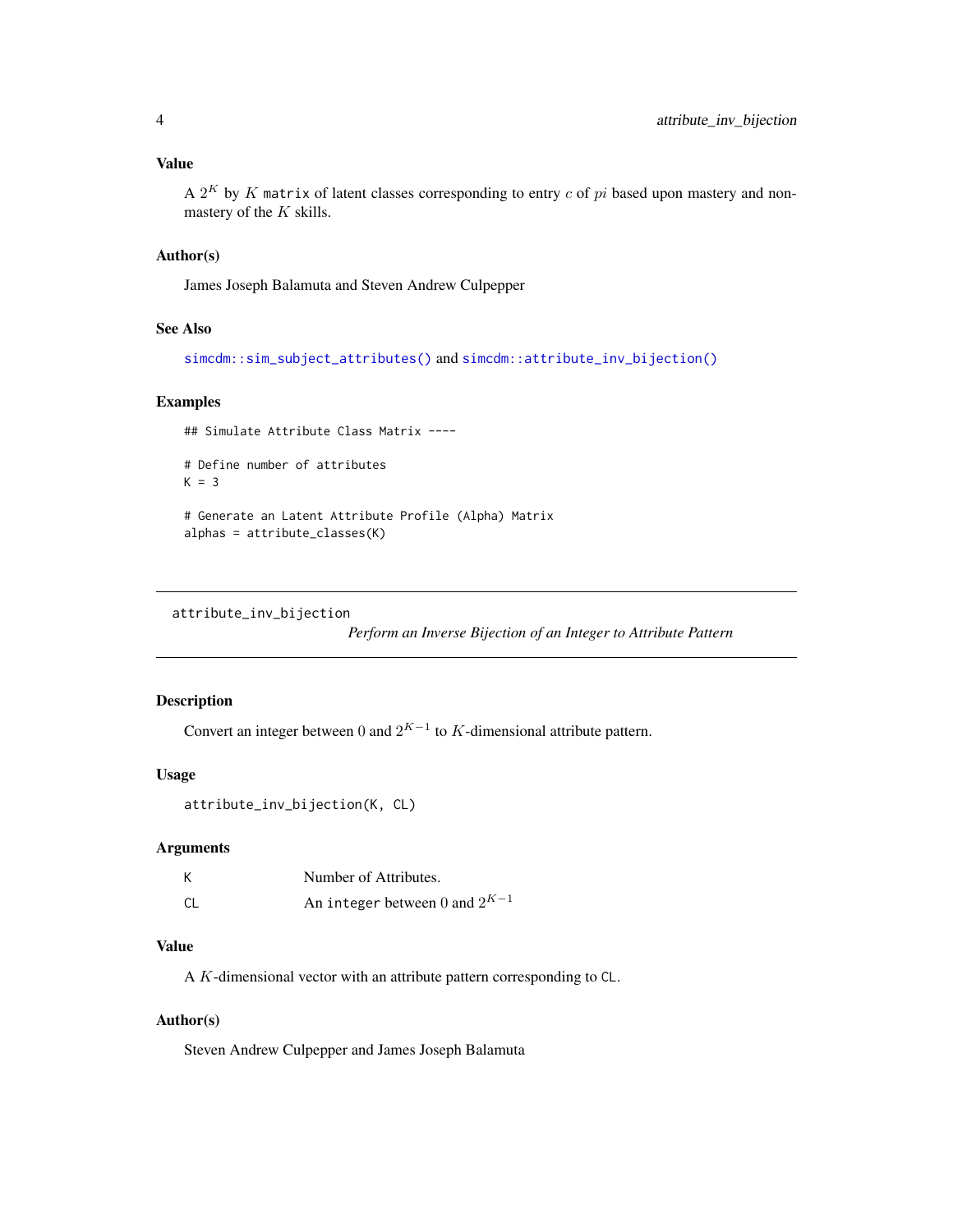#### <span id="page-4-0"></span>sim\_dina\_attributes 5

#### See Also

[simcdm::attribute\\_bijection\(\)](#page-0-0)

#### Examples

```
## Construct an attribute inversion bijection ----
inv_biject1 = attribute_inv_bijection(5, 1)
inv_biject2 = attribute_inv_bijection(5, 2)
```
sim\_dina\_attributes *Simulate a DINA Model's* η *Matrix*

#### Description

Generates a DINA model's  $\eta$  matrix based on alphas and the Q matrix.

#### Usage

sim\_dina\_attributes(alphas, Q)

#### Arguments

| alphas | A $N$ by $K$ matrix of latent attributes.                                 |
|--------|---------------------------------------------------------------------------|
|        | A $J$ by $K$ matrix indicating which skills are required for which items. |

#### Value

The  $\eta$  matrix with dimensions  $N \times J$  under the DINA model.

#### Author(s)

Steven Andrew Culpepper and James Joseph Balamuta

#### See Also

[simcdm::sim\\_dina\\_class\(\)](#page-0-0) and [simcdm::sim\\_dina\\_items\(\)](#page-0-0)

```
N = 200K = 5J = 30
delta = rep(1, 2 \land K)# Creating Q matrix
Q = matrix(rep(diag(K), 2), 2 * K, K, byrow = TRUE)for (mm in 2:K) {
  temp = combn(seq_length(K), m = mm)
```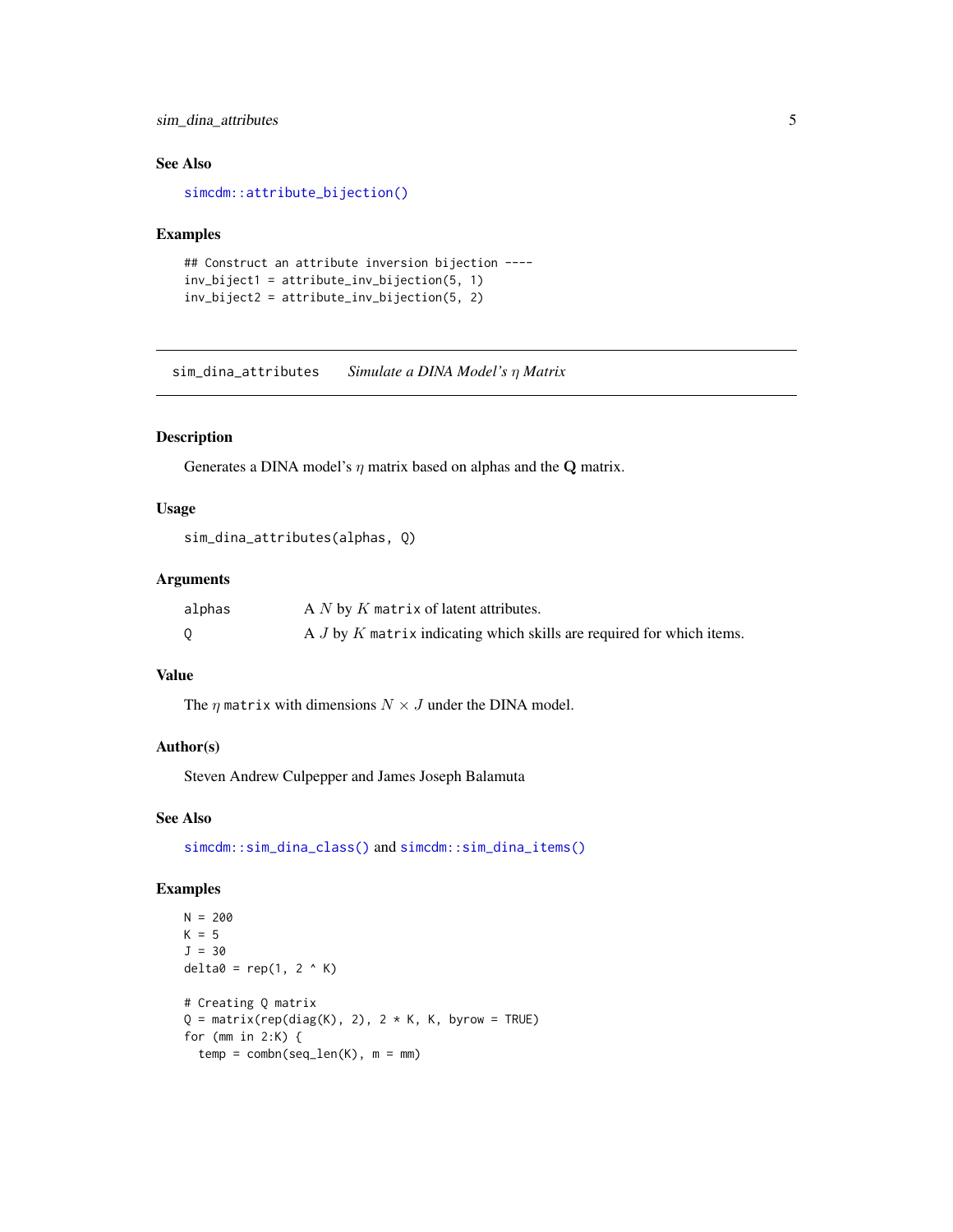```
tempmat = matrix(0, ncol(temp), K)for (j in seq_len(ncol(temp)))
   tempmat[j, temp[, j]] = 1
  Q = rbind(Q, tempmat)
}
Q = Q[seq\_len(J), ]# Setting item parameters and generating attribute profiles
ss = gs = rep(.2, J)PIs = rep(1 / (2 \land K), 2 \land K)
C\text{Ls} = c((1:(2 \wedge K)) %*% rmultinom(n = N, size = 1, prob = PIs))
# Defining matrix of possible attribute profiles
As = rep(0, K)for (j in seq_len(K)) {
  temp = combn(1:K, m = j)tempmat = matrix(0, ncol(temp), K)
  for (j in seq_len(ncol(temp)))
   tempmat[j, temp[, j]] = 1As = rbind(As, tempmat)
}
As = as.matrix(As)# Sample true attribute profiles
Alphas = As[CLs, ]
# Simulate item data under DINA model
dina_items = sim_dina_items(Alphas, Q, ss, gs)
# Simulate attribute data under DINA model
dina_attributes = sim_dina_attributes(Alphas, Q)
```
sim\_dina\_class *Simulate Binary Responses for a DINA Model*

#### Description

Generate the dichotomous item matrix for a DINA Model.

#### Usage

```
sim_dina_class(N, J, CLASS, ETA, gs, ss)
```
#### Arguments

| N          | Number of Observations                                    |
|------------|-----------------------------------------------------------|
| J          | Number of Assessment Items                                |
| CLASS      | Does the individual possess all the necessary attributes? |
| <b>FTA</b> | $\eta$ Matrix containing indicators.                      |

<span id="page-5-0"></span>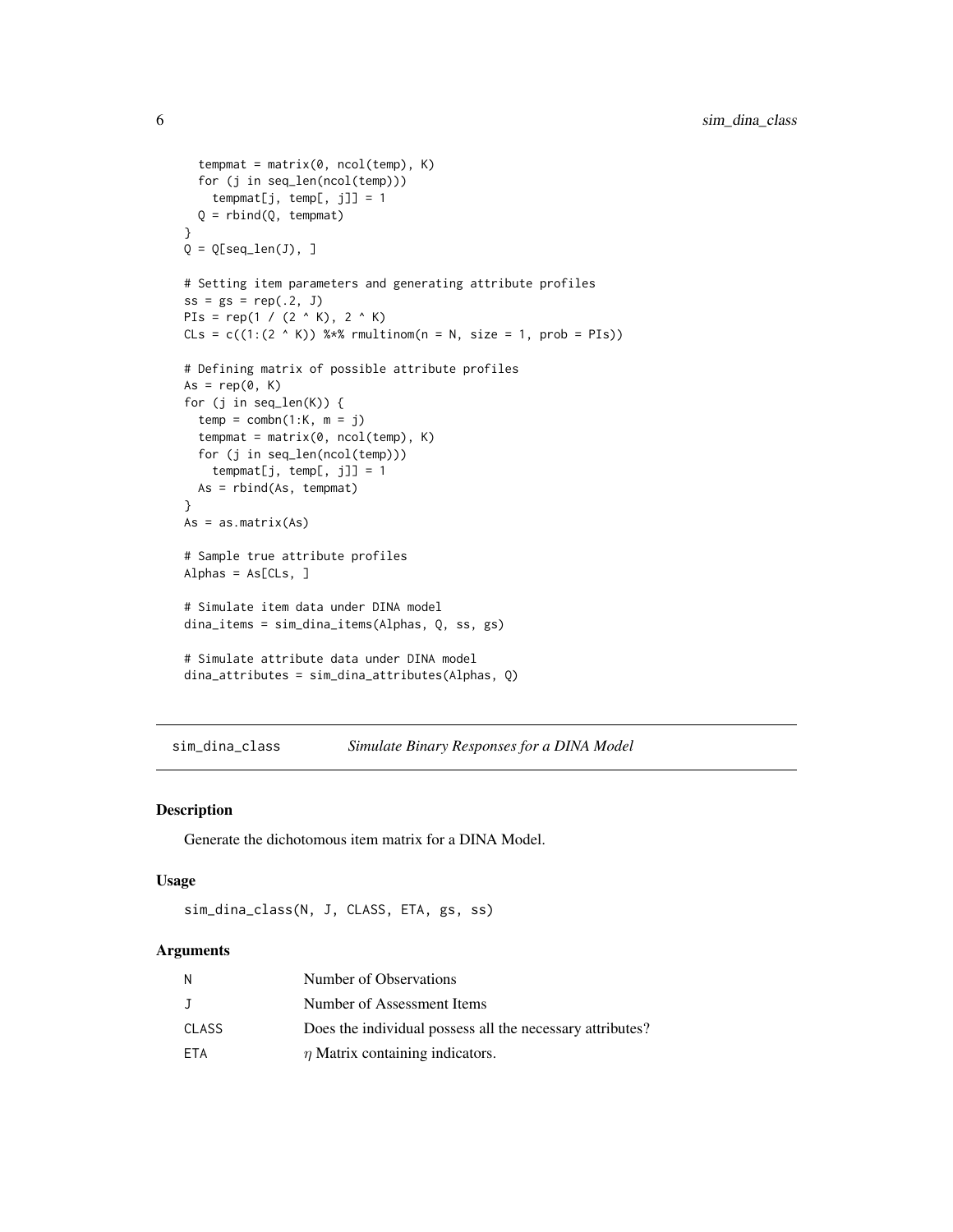<span id="page-6-0"></span>

| gs | A vec describing the probability of guessing or the probability subject correctly<br>answers item $\dot{\jmath}$ when at least one attribute is lacking. |
|----|----------------------------------------------------------------------------------------------------------------------------------------------------------|
| SS | A vec describing the probability of slipping or the probability of an incorrect<br>response for individuals with all of the required attributes          |

#### Value

A dichotomous item matrix with dimensions  $N \times J$ .

#### Author(s)

Steven Andrew Culpepper and James Joseph Balamuta

#### See Also

[simcdm::sim\\_dina\\_attributes\(\)](#page-0-0) and [simcdm::sim\\_dina\\_items\(\)](#page-0-0)

```
# Set
N = 100
rho = \thetaK = 3# Fixed Number of Assessment Items for Q
J = 18# Specify Q
qbj = c(4, 2, 1, 4, 2, 1, 4, 2, 1, 6, 5, 3, 6, 5, 3, 7, 7, 7)# Fill Q Matrix
Q = matrix(, J, K)
for (j in seq_len(J)) {
  Q[j,] = attribute_inv_bijection(K, qbj[j])
}
# Item parm vals
ss = gs = rep(.2, J)# Generating attribute classes depending on correlation
if (rho == 0) {
 PIs = rep(1 / (2 \land K), 2 \land K)
  CLs = c(seq_len(2 ^ K) %*% rmultinom(n = N, size = 1, prob = PIs)) - 1
}
if (rho > 0) {
  Z = matrix(rnorm(N * K), N, K)Sig = matrix(rho, K, K)
  diag(Sig) = 1X = Z %*% chol(Sig)
  thvals = matrix(rep(\emptyset, K), N, K, byrow = T)Alphas = 1 * (X > thvals)
```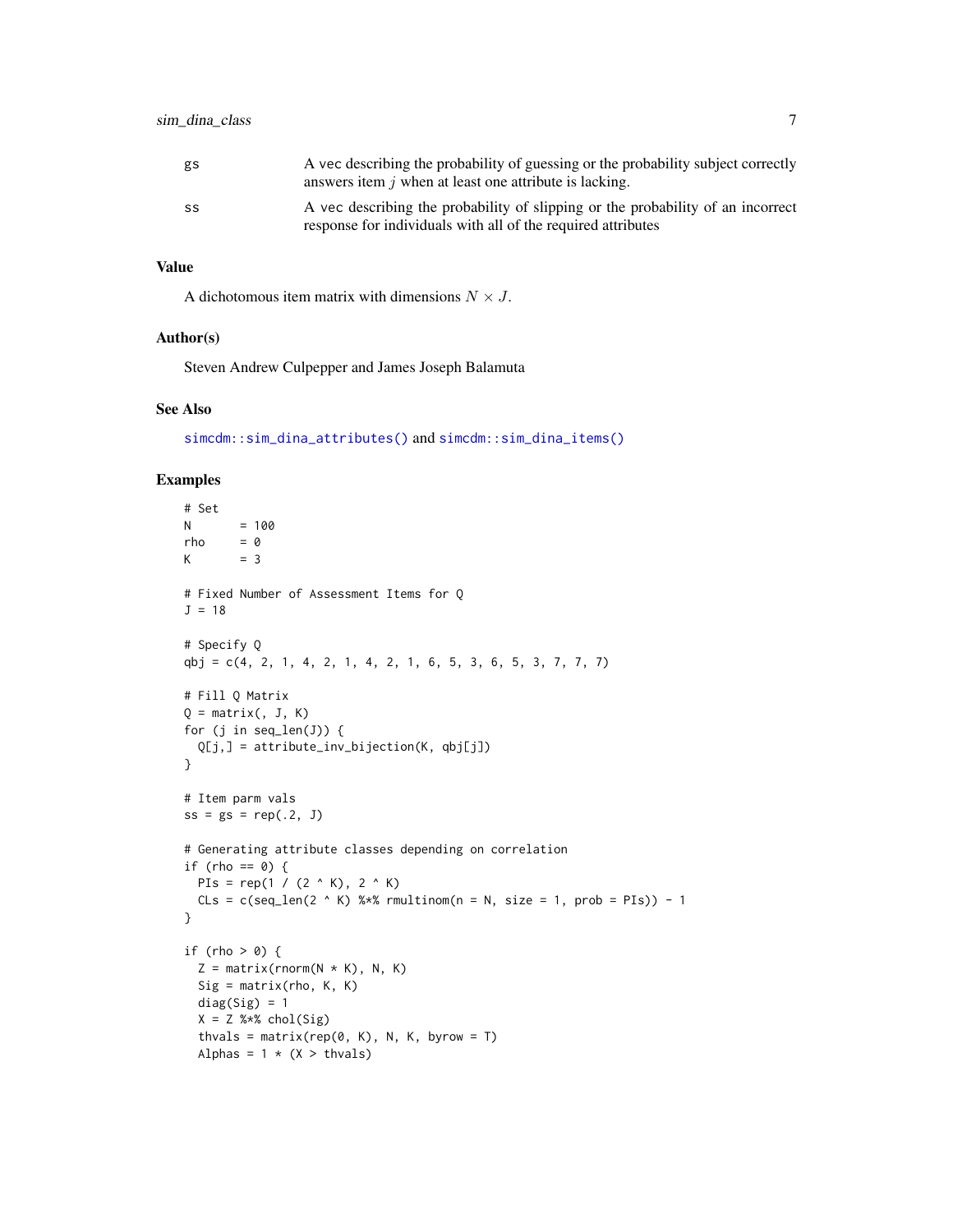```
CLs = Alphas %*% attribute_bijection(K)
}
# Simulate data under DINA model
ETA = sim_eta_matrix(K, J, Q)
Y_sim = sim_dina_class(N, J, CLs, ETA, gs, ss)
```
sim\_dina\_items *Simulation Responses from the DINA model*

#### Description

Sample responses from the DINA model for given attribute profiles, Q matrix, and item parmeters. Returns a matrix of dichotomous responses generated under DINA model.

#### Usage

sim\_dina\_items(alphas, Q, ss, gs)

#### Arguments

| alphas | A $N$ by $K$ matrix of latent attributes.                                 |
|--------|---------------------------------------------------------------------------|
| 0      | A $J$ by $K$ matrix indicating which skills are required for which items. |
| SS     | A J vector of item slipping parameters.                                   |
| gs     | A <i>J</i> vector of item guessing parameters.                            |

#### Value

A N by J matrix of responses from the DINA model.

#### Author(s)

Steven Andrew Culpepper and James Joseph Balamuta

#### See Also

[simcdm::sim\\_dina\\_class\(\)](#page-0-0) and [simcdm::sim\\_dina\\_attributes\(\)](#page-0-0)

```
N = 200K = 5J = 30
delta = rep(1, 2 < K)# Creating Q matrix
Q = matrix(rep(diag(K), 2), 2 * K, K, byrow = TRUE)for (mm in 2:K) {
```
<span id="page-7-0"></span>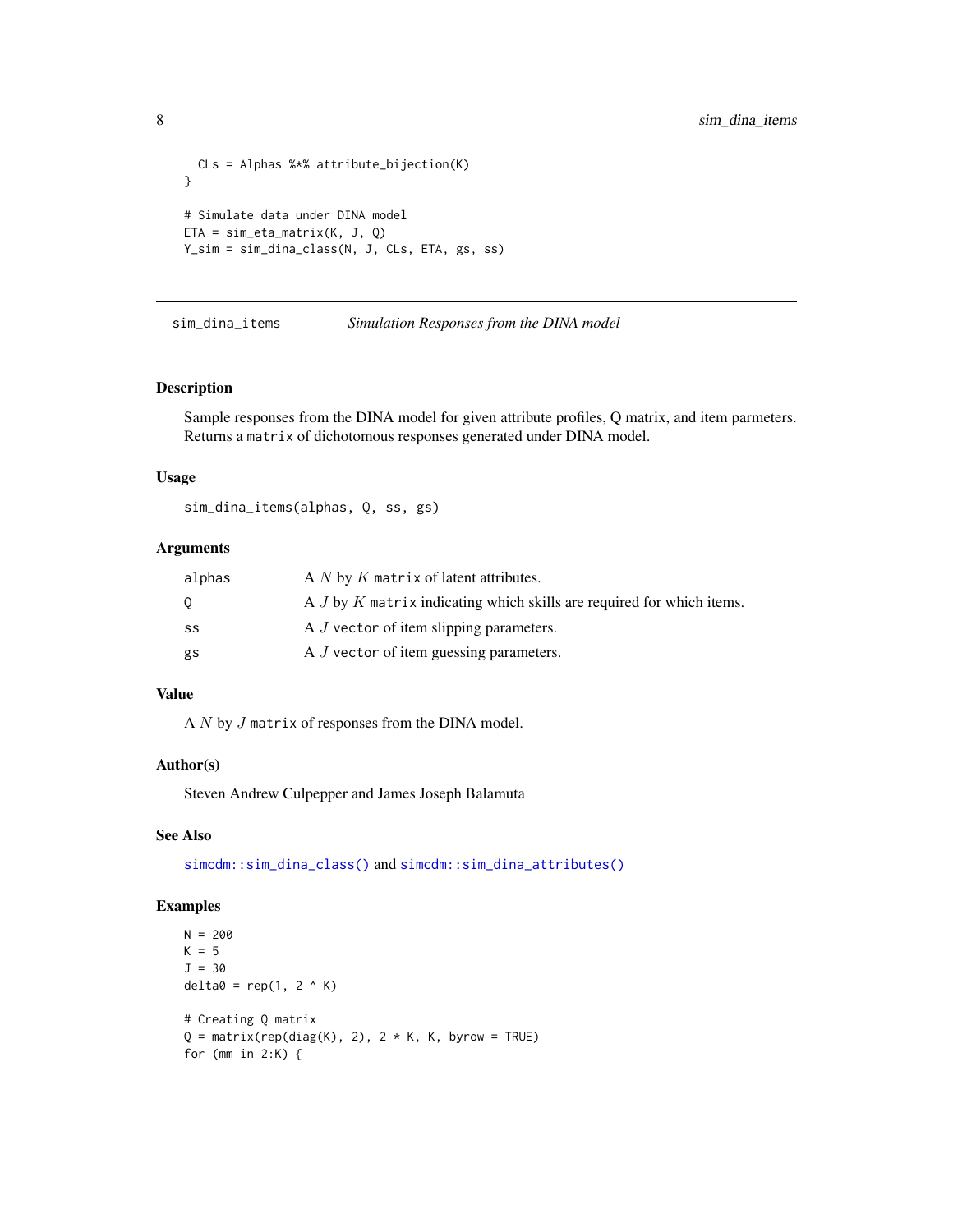```
temp = combn(seq_length(K), m = mm)tempmat = matrix(0, ncol(temp), K)for (j in seq_len(ncol(temp)))
   tempmat[j, temp[, j]] = 1
  Q = rbind(Q, tempmat)
}
Q = Q[seq\_len(J), ]# Setting item parameters and generating attribute profiles
ss = gs = rep(.2, J)PIs = rep(1 / (2 \land K), 2 \land K)CLs = c((1:(2 \wedge K)) %*% rmultinom(n = N, size = 1, prob = PIs))
# Defining matrix of possible attribute profiles
As = rep(0, K)for (j in seq_len(K)) {
  temp = combn(1:K, m = j)tempmat = matrix(0, ncol(temp), K)
  for (j in seq_len(ncol(temp)))
    tempmat[j, temp[, j]] = 1As = rbind(As, tempmat)
}
As = as.matrix(As)
# Sample true attribute profiles
Alphas = As[CLs, ]
# Simulate item data under DINA model
dina_items = sim_dina_items(Alphas, Q, ss, gs)
# Simulate attribute data under DINA model
dina_attributes = sim_dina_attributes(Alphas, Q)
```
sim\_eta\_matrix *Generate ideal response* η *Matrix*

#### Description

Creates the ideal response matrix for each trait

#### Usage

sim\_eta\_matrix(K, J, Q)

#### Arguments

| к | Number of Attribute Levels              |
|---|-----------------------------------------|
| J | Number of Assessment Items              |
| 0 | O Matrix with dimensions $K \times J$ . |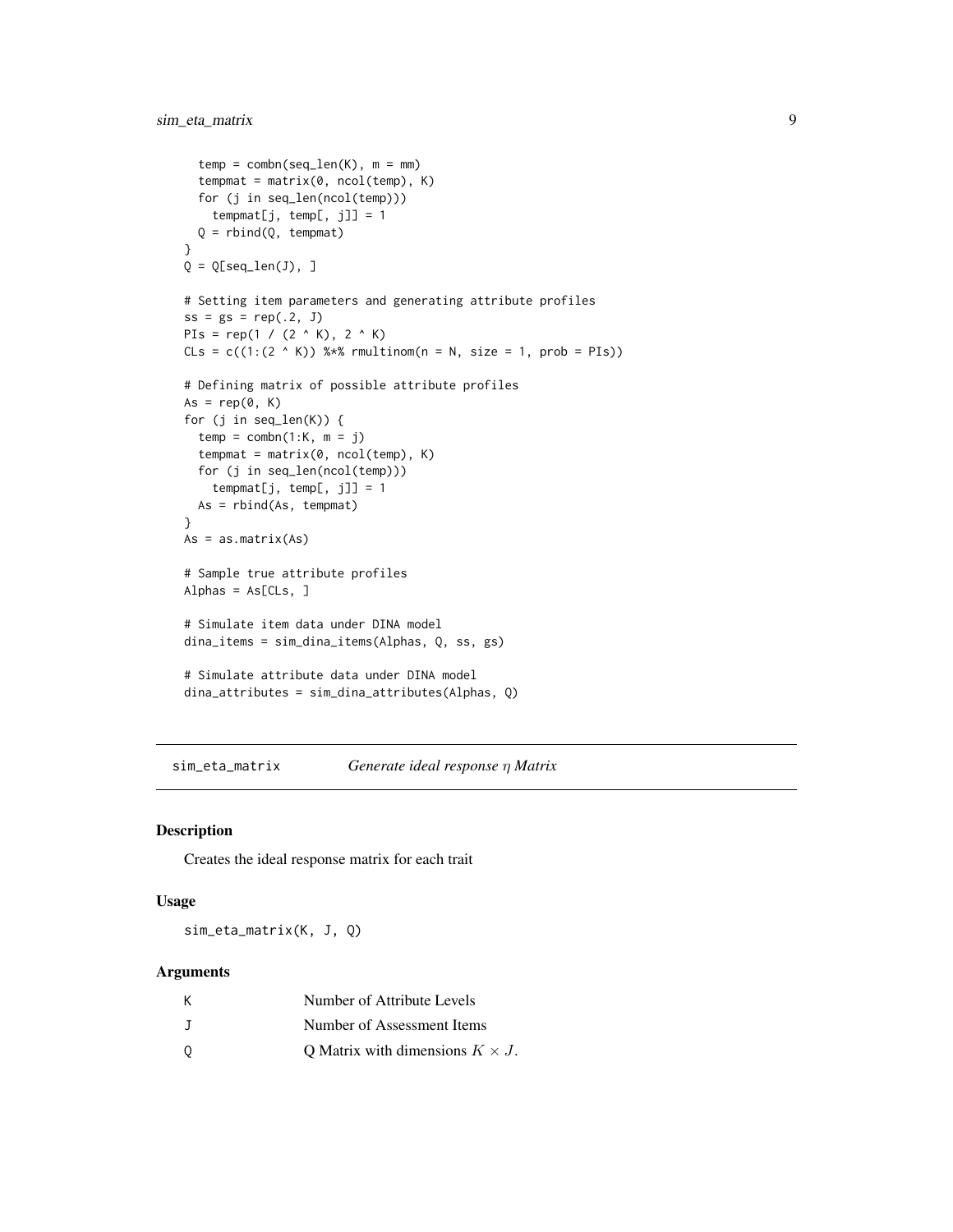#### Value

A mat with dimensions  $J \times 2^K$ .

#### Author(s)

Steven Andrew Culpepper and James Joseph Balamuta

#### See Also

[simcdm::sim\\_q\\_matrix\(\)](#page-0-0), [simcdm::attribute\\_bijection\(\)](#page-0-0), and [simcdm::attribute\\_inv\\_bijection\(\)](#page-0-0)

#### Examples

```
## Simulation Settings ----
# Fixed Number of Assessment Items for Q
J = 18# Fixed Number of Attributes for Q
K = 3## Pre-specified configuration ----
# Specify Q
qbj = c(4, 2, 1, 4, 2, 1, 4, 2, 1, 6, 5, 3, 6, 5, 3, 7, 7, 7)
# Fill Q Matrix
Q = matrix(, J, K)
for (j in seq_len(J)) {
  Q[j,] = attribute_inv_bijection(K, qbj[j])
}
# Create an eta matrix
ETA = sim_eta_matrix(K, J, Q)
## Random generation of Q matrix with ETA matrix ----
# Construct a random q matrix
Q_ssim = sim_q_matrix(J, K)
# Generate the eta matrix
ETA_gen = sim_eta_matrix(K, J, Q_sim)
```
sim\_q\_matrix *Generate a Random Identifiable Q Matrix*

#### Description

Simulates a Q matrix containing three identity matrices after a row permutation that is identifiable.

<span id="page-9-0"></span>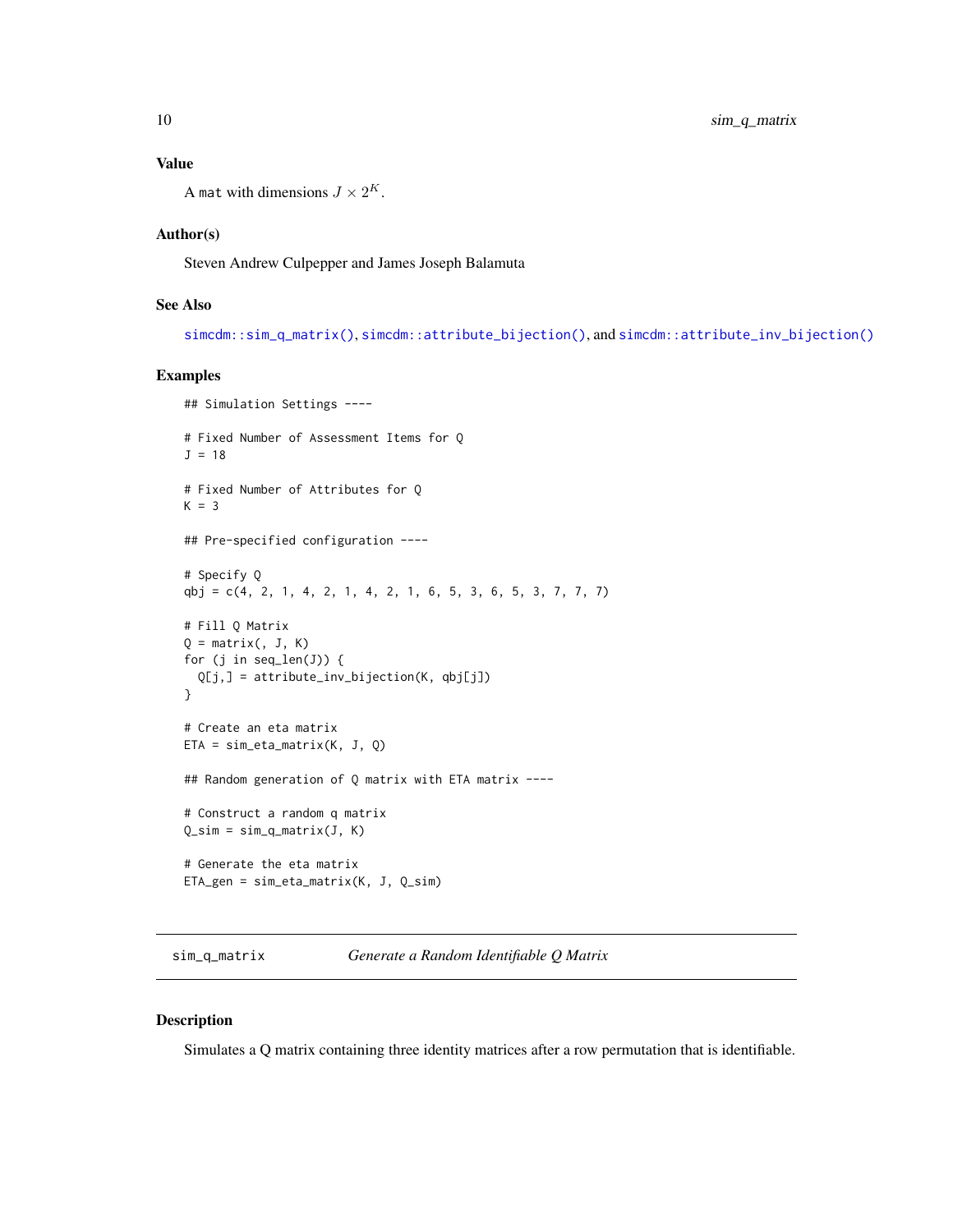#### <span id="page-10-0"></span>sim\_rrum\_items 11

#### Usage

sim\_q\_matrix(J, K)

#### Arguments

| J | Number of Items      |
|---|----------------------|
| Κ | Number of Attributes |

#### Value

A dichotomous matrix for Q.

#### Author(s)

Steven Andrew Culpepper and James Joseph Balamuta

#### See Also

[simcdm::attribute\\_bijection\(\)](#page-0-0) and [simcdm::attribute\\_inv\\_bijection\(\)](#page-0-0)

#### Examples

## Simulate identifiable Q matrices ----

```
# 7 items and 2 attributes
q_matrix_j7_k2 = sim_q_matrix(7, 2)
```
# 10 items and 3 attributes q\_matrix\_j10\_k3 = sim\_q\_matrix(10, 3)

sim\_rrum\_items *Generate data from the rRUM*

#### Description

Randomly generate response data according to the reduced Reparameterized Unified Model (rRUM).

#### Usage

```
sim_rrum_items(Q, rstar, pistar, alpha)
```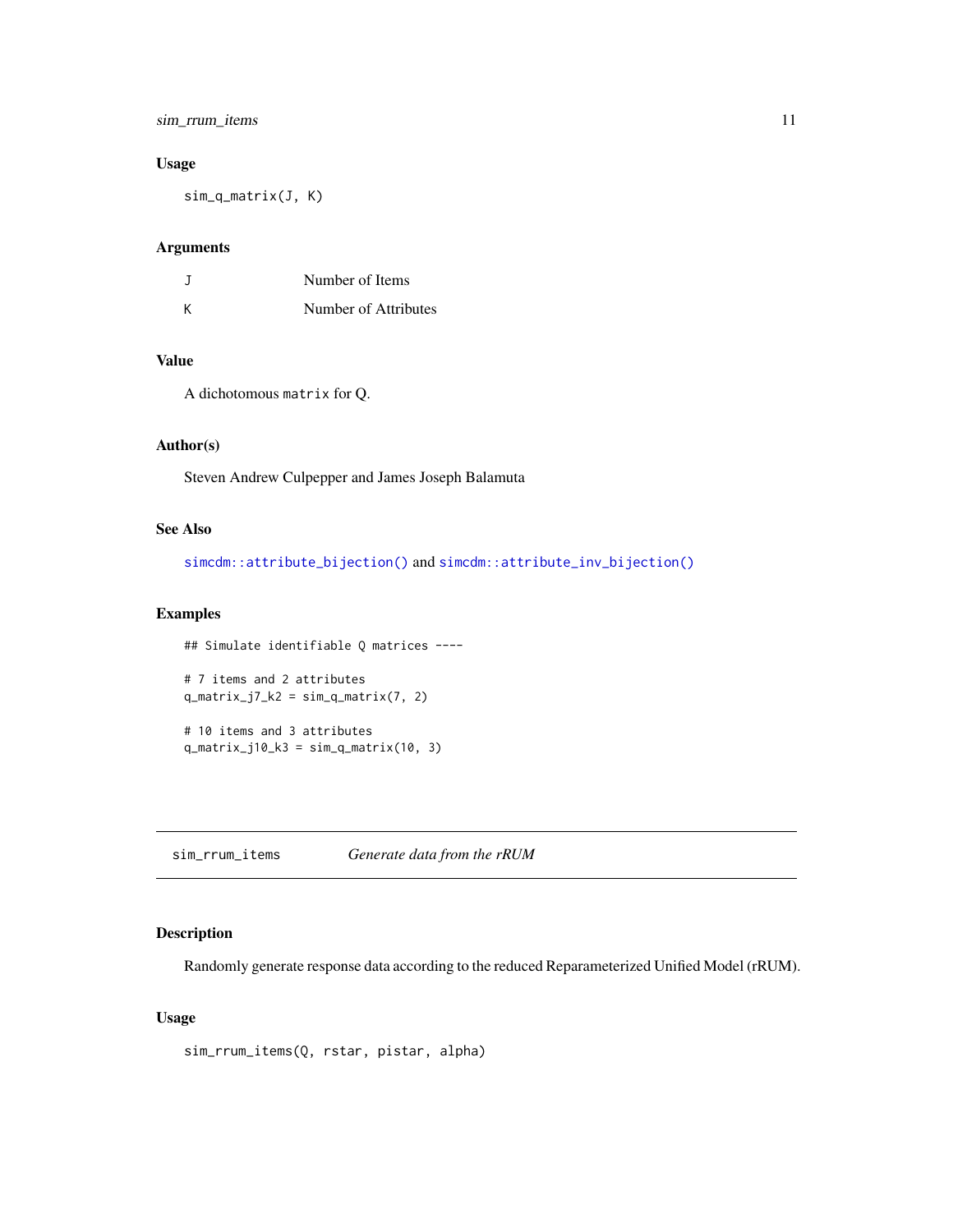#### **Arguments**

| 0      | A matrix with $J$ rows and $K$ columns indicating which attributes are required<br>to answer each of the items, where $J$ represents the number of items and $K$ the<br>number of attributes. An entry of 1 indicates attribute $k$ is required to answer<br>item $j$ . An entry of one indicates attribute $k$ is not required. |
|--------|----------------------------------------------------------------------------------------------------------------------------------------------------------------------------------------------------------------------------------------------------------------------------------------------------------------------------------|
| rstar  | A matrix a matrix with $J$ rows and $K$ columns indicating the penalties for<br>failing to have each of the required attributes, where $J$ represents the number<br>of items and K the number of attributes. rstar and Q must share the same $0$<br>entries.                                                                     |
| pistar | A vector of length J indicating the probabilies of answering each item cor-<br>rectly for individuals who do not lack any required attribute, where J represents<br>the number of items.                                                                                                                                         |
| alpha  | A matrix with $N$ rows and $K$ columns indicating the subjects attribute acqui-<br>sition, where $K$ represents the number of attributes. An entry of 1 indicates<br>individual i has attained attribute k. An entry of 0 indicates the attribute has not<br>been attained.                                                      |

#### Value

 $Y$  A matrix with  $N$  rows and  $J$  columns indicating the indviduals' responses to each of the items, where  $J$  represents the number of items.

#### Author(s)

Steven Andrew Culpepper, Aaron Hudson, and James Joseph Balamuta

#### References

Culpepper, S. A. & Hudson, A. (In Press). An improved strategy for Bayesian estimation of the reduced reparameterized unified model. Applied Psychological Measurement.

Hudson, A., Culpepper, S. A., & Douglas, J. (2016, July). Bayesian estimation of the generalized NIDA model with Gibbs sampling. Paper presented at the annual International Meeting of the Psychometric Society, Asheville, North Carolina.

```
# Set seed for reproducibility
set.seed(217)
# Define Simulation Parameters
N = 1000 # number of individuals
J = 6 # number of items
K = 2 # number of attributes
# Matrix where rows represent attribute classes
As = attribute_classes(K)
# Latent Class probabilities
pis = c(.1, .2, .3, .4)
```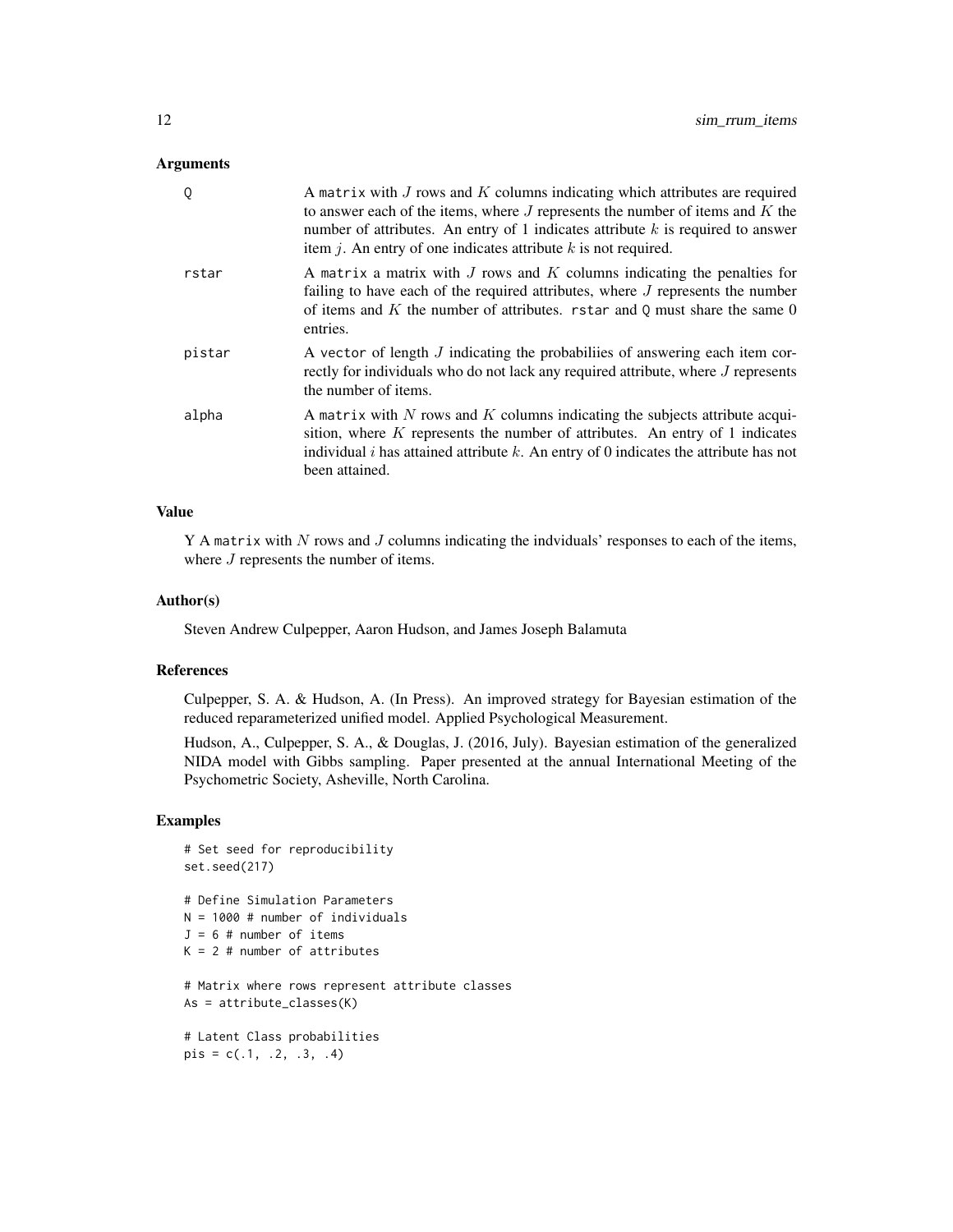```
# Q Matrix
Q = \text{rbind}(c(1, 0)),c(\emptyset, 1),
          c(1, 0),
          c(\emptyset, 1),
          c(1, 1),c(1, 1)
   )
# The probabiliies of answering each item correctly for individuals
# who do not lack any required attribute
pistar = rep(.9, J)# Penalties for failing to have each of the required attributes
rstar = .5 * Q# Randomized alpha profiles
alpha = As[sample(1:(K ^ a 2), N, replace = TRUE, pis),]# Simulate data
rrum_items = sim_rrum_items(Q, rstar, pistar, alpha)
```
sim\_subject\_attributes

```
Simulate Subject Latent Attribute Profiles α_c
```
#### Description

Generate a sample from the  $\alpha_c = (\alpha_{c1}, \dots, \alpha_{cK})'$  attribute profile matrix for members of class c such that  $\alpha_{ck}$  ' is 1 if members of class c possess skill k and zero otherwise.

#### Usage

```
sim_subject_attributes(N, K, probs = NULL)
```
#### Arguments

| Ν     | Number of Observations                   |
|-------|------------------------------------------|
| K     | Number of Skills                         |
| probs | A vector of probabilities that sum to 1. |

#### Value

A N by K matrix of latent classes corresponding to entry  $c$  of  $pi$  based upon mastery and nonmastery of the  $K$  skills.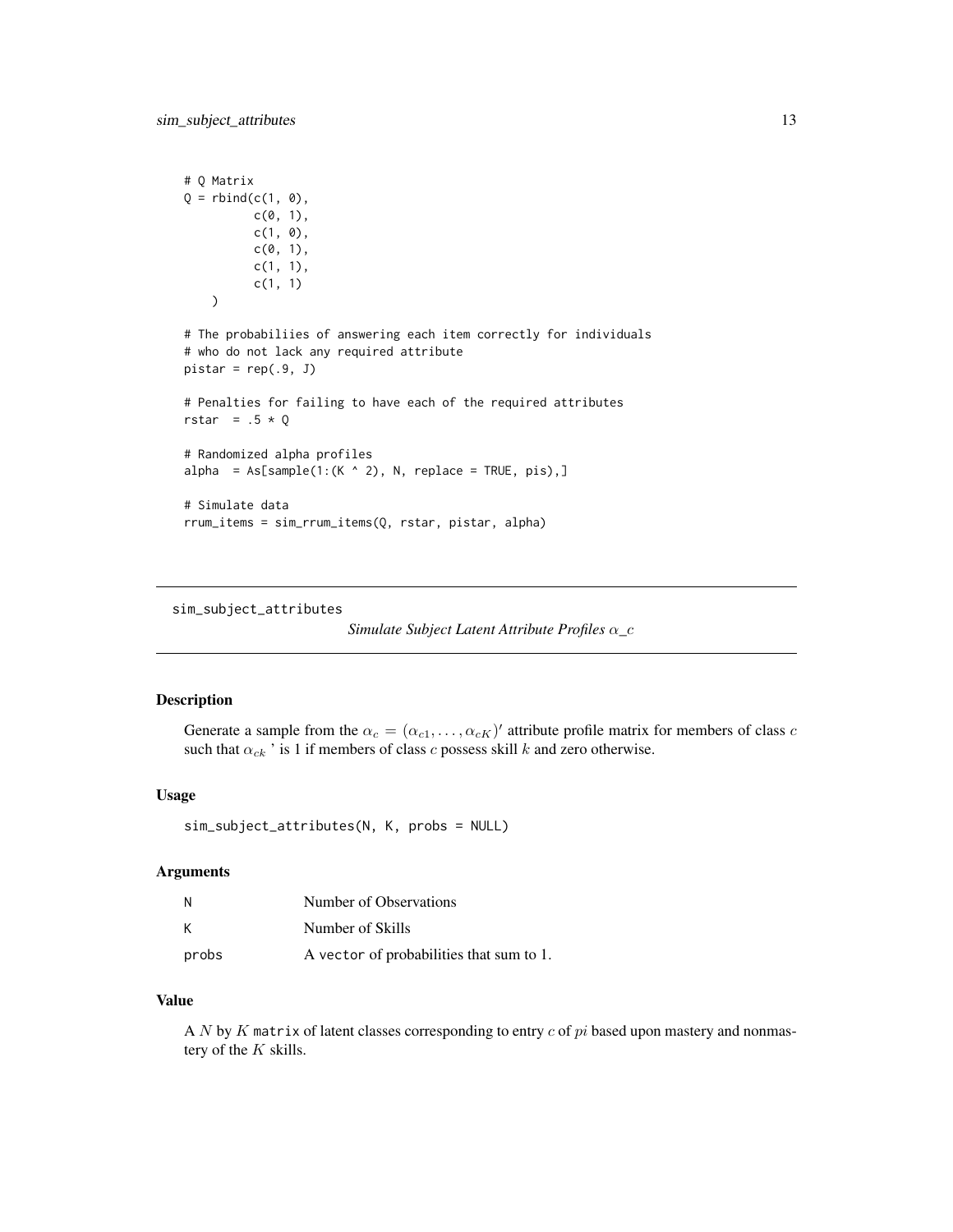#### <span id="page-13-0"></span>Author(s)

James Joseph Balamuta and Steven Andrew Culpepper

#### See Also

[simcdm::attribute\\_classes\(\)](#page-0-0) and [simcdm::attribute\\_inv\\_bijection\(\)](#page-0-0)

```
# Define number of subjects and attributes
N = 100K = 3# Generate a sample from the Latent Attribute Profile (Alpha) Matrix
# By default, we sample from a uniform distribution weighting of classes.
alphas_builtin = sim_subject_attributes(N, K)
# Generate a sample using custom probabilities from the
# Latent Attribute Profile (Alpha) Matrix
probs = rep(1 / (2 \land K), 2 \land K)alphas_custom = sim_subject_attributes(N, K, probs)
```